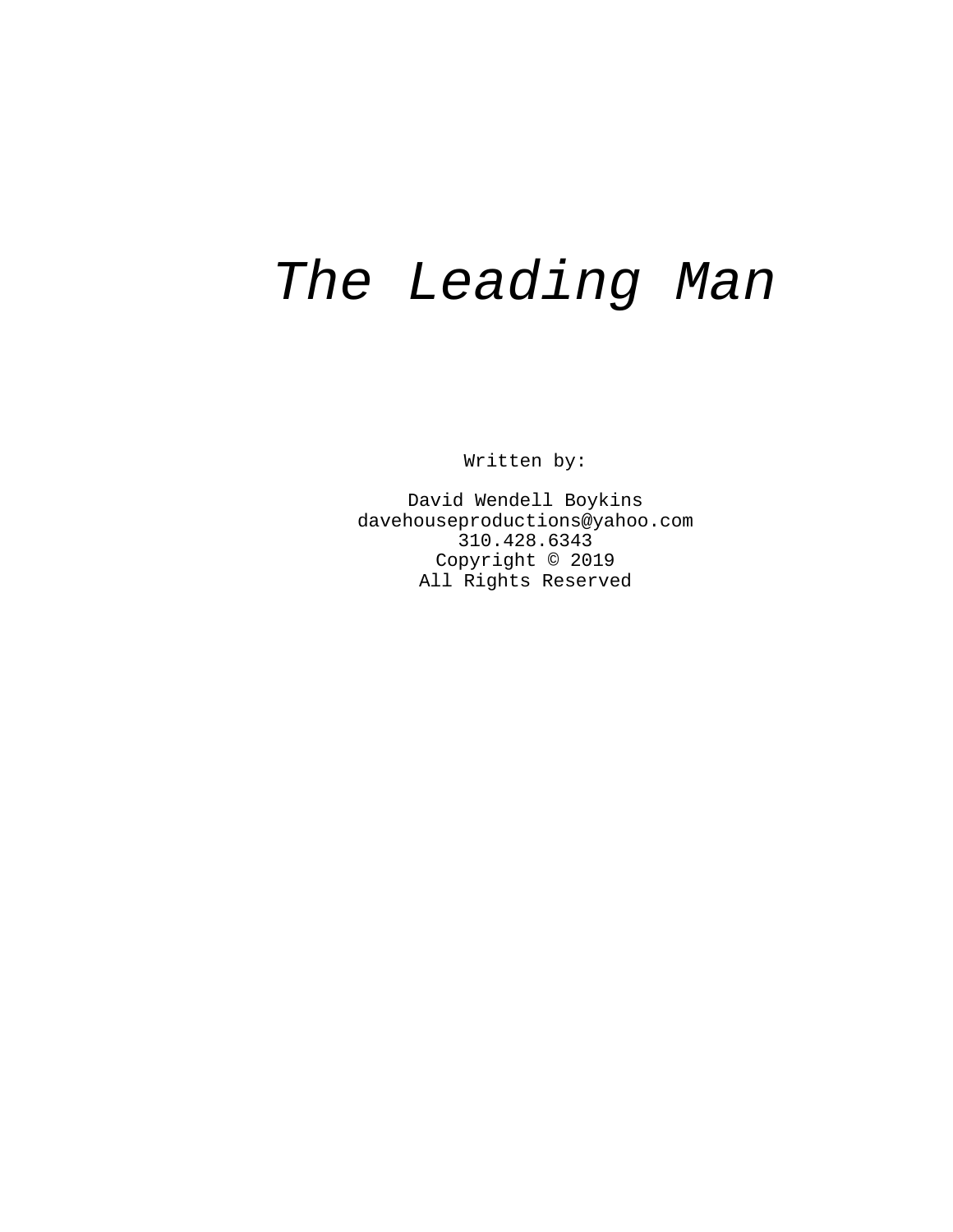START CREDITS:

# 1 INT. GREG'S BEDROOM -- DAY 1

The bedroom looks to be decorated with items from the neighborhood thrift store. A cheap futon, a tube tv set on a dated and well used night stand. There are acting books, classic works, modern plays and paperback mysteries on small second hand bookshelves.

GREG PETERS (30 year old, ruggedly handsome African American) sits up in his bed and yawns.

2 INT. GREG'S BEDROOM -- MOMENTS LATER 2

Greg's at his desk looking at his planner. He needs to tape an audition, go to rehearsal from 1p to 4p and be off book and he has a catering gig at 5p. He takes a breath.

GREG

Let's get it.

3 INT. GREG'S BEDROOM -- MOMENTS LATER 3

A small HD digital camcorder is filming as Greg delivers a gripping monologue. He's crying and scared.

GREG

That could be my girls, man. That could be my blood on the street.

He stops, gets up and turns the recorder off.

GREG (CONT'D) That might be a little too harsh. This ain't gonna work.

Greg takes the camcorder, removes the SD card and inserts in into his laptop. And sets it on the desk by his laptop computer.

He turns on the computer, opens a video editing program (windows movie maker), and copies the files onto the computer.

4 INT. GREG'S BEDROOM -- MOMENTS LATER 4

DVD pops out and he writes on the DVD

He takes an envelope from his desk, sits on the futon and puts his headshot & resume and the DVD in the manila folder.

5 INT. GREG'S BEDROOM -- MOMENTS LATER 5

He's looking through his closet but can't find what he's looking for.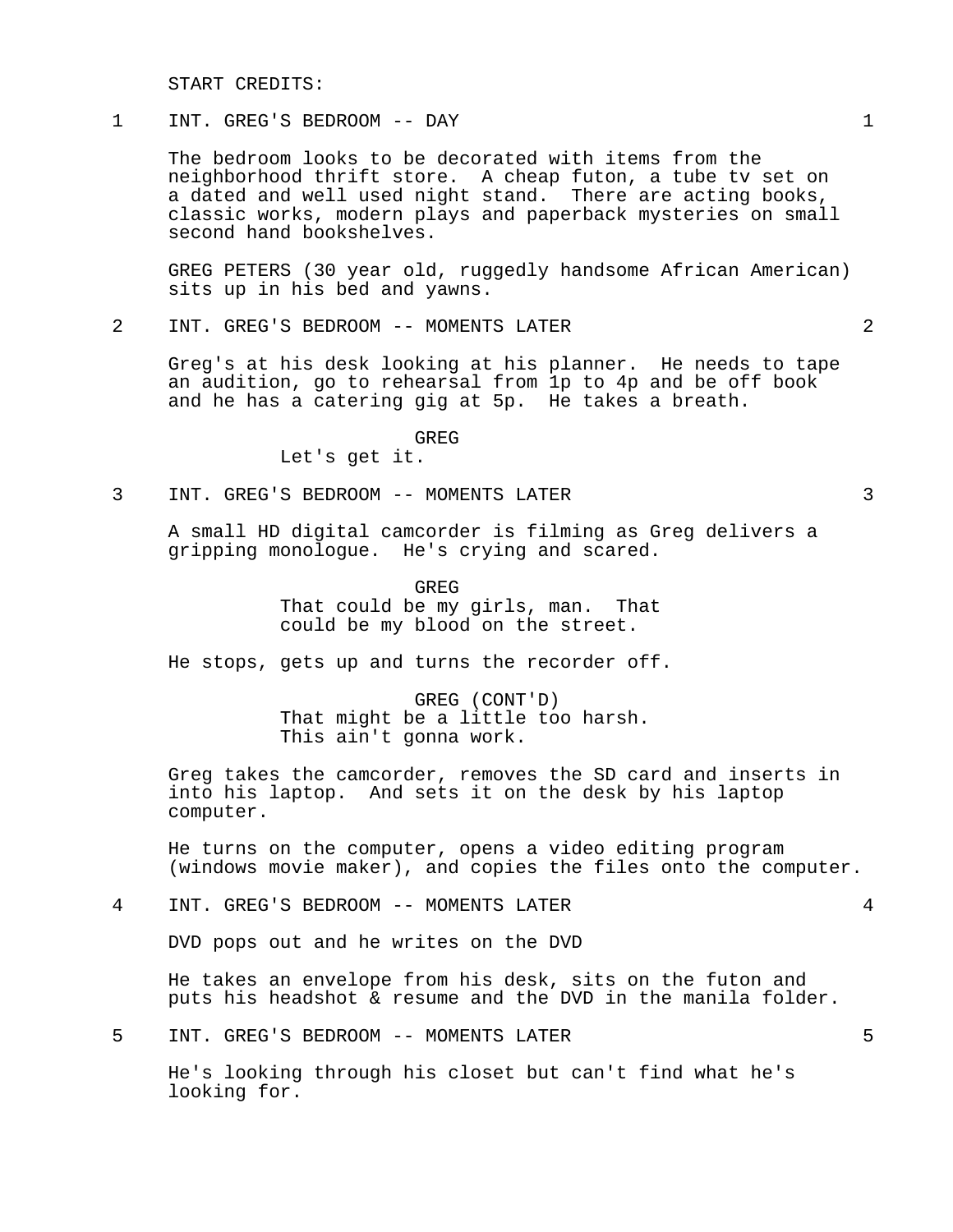GREG

He turns and picks up a pair of black pants off the floor and a white shirt on the back of his desk chair. Small stain on the shirt. He gives it the sniff test. It's ok.

# 6 INT. GREG'S BEDROOM -- MOMENTS LATER 6

Really?

Greg finishes ironing the shirt, places it on a hanger that already has the now ironed black pants, brings the hook of the hanger through the opening of a black trash bag and through a hole in the bottom and hangs the outfit on the door knob.

7 INT. GREG'S BEDROOM -- MOMENTS LATER 7

Greg is lying with his head of the foot of the futon studying a script.

8 EXT. GREG'S APARTMENT -- DAY 8

Greg has a backpack and his catering outfit over his shoulder as he steps out of his apartment.

**GREG** 

Let's get it!

Greg gets into his car and drives away.

END CREDITS:

9 EXT. NEW ORLEANS STREET -- MORNING 9

CONSTANCE "CONNIE" BODIN, a 30 year old, attractive African American woman is briskly making her way on a busy downtown sidewalk.

#### CONSTANCE

Yes, I saw it, Bree! Don't worry about it. I'm not worried about it so you shouldn't be. Ok. I left her company. I left that film. I left LA. I'm back home in New Orleans with my family and my friends. I'm running my own casting company and my life is Great! So don't you worry about it. Let her say what she wants. I have a film going up for a Golden Globe while she scrambles trying to be relevant. Ok? Ok.

10 INT. STARBUCK'S -- CONTINUOUS 10 Connie steps into a Starbuck's and get's into the short line.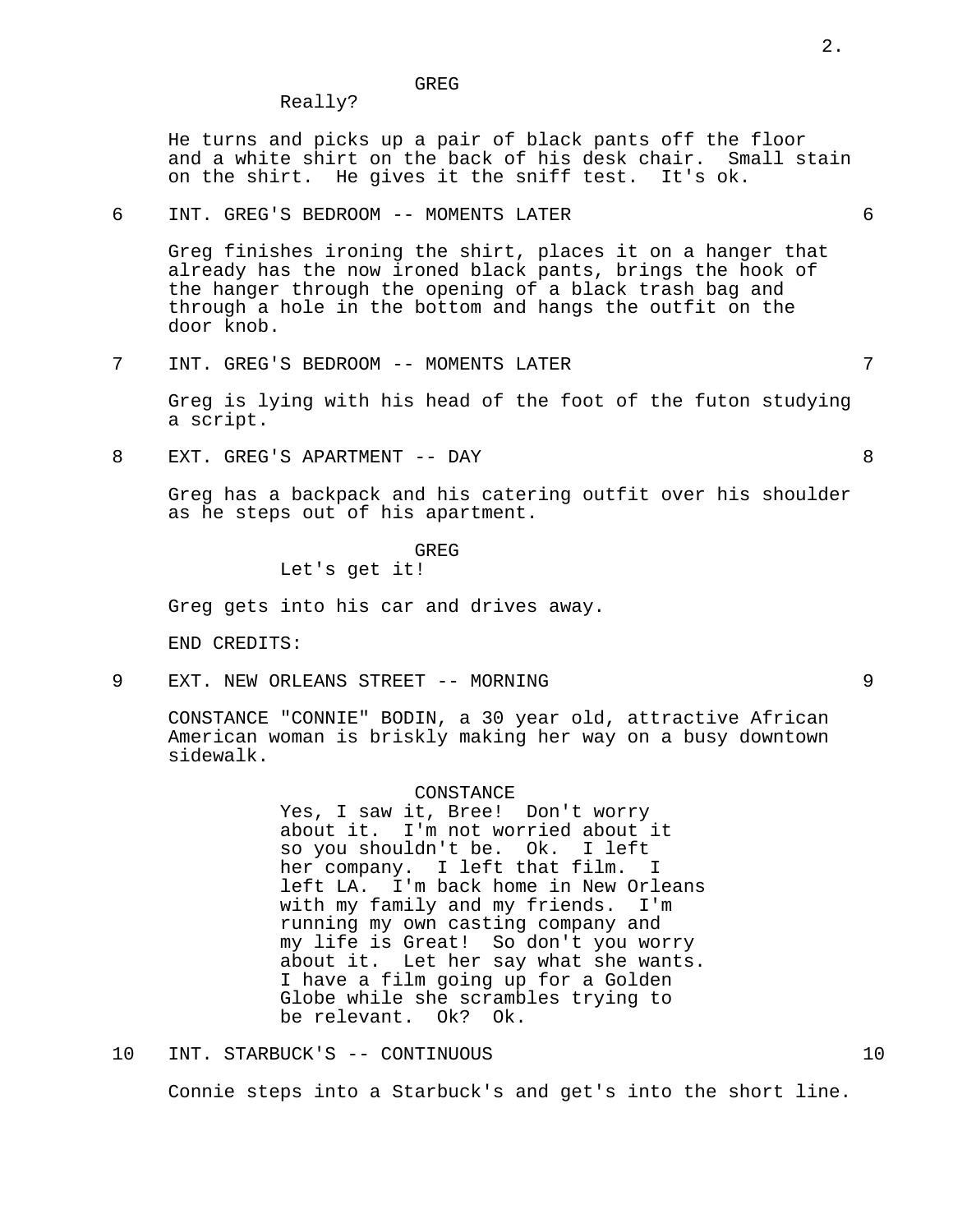CONSTANCE Hey so? What happened with DeAndre? (Connie's expression changes) What did you do? Because you always do something, Bree! This is the sixth guy I've tried to set you up with. Who's fault is it then? You're the only constant in this equation!

Connie makes it to the counter. JASON WHITE (30's, Caucasian) is smiling knowingly at Connie.

> CONSTANCE (CONT'D) Hold on, Bree.

JASON Good morning, Connie.

CONSTANCE Hi Jason. How are you this morning?

JASON I'm good now that my morning sunshine has arrived.

Connie blushes.

### CONSTANCE

Thank you, Jason.

JASON The usual caramel macchiato with soy milk and whip cream?

CONSTANCE

Yes please.

Jason rings her up as she goes back to her conversation.

CONSTANCE (CONT'D) You don't know how to act.

Constance is checking Jason out while he makes her drink personally. She smiles.

> CONSTANCE (CONT'D) You don't know how to keep your ratchet in check. I know because I know you, Bree! I could've kept that man for myself. I know he was fine, I saw him first.

Connie sees that Jason is bringing her drink.

CONSTANCE (CONT'D) Look, I gotta go. Girl bye!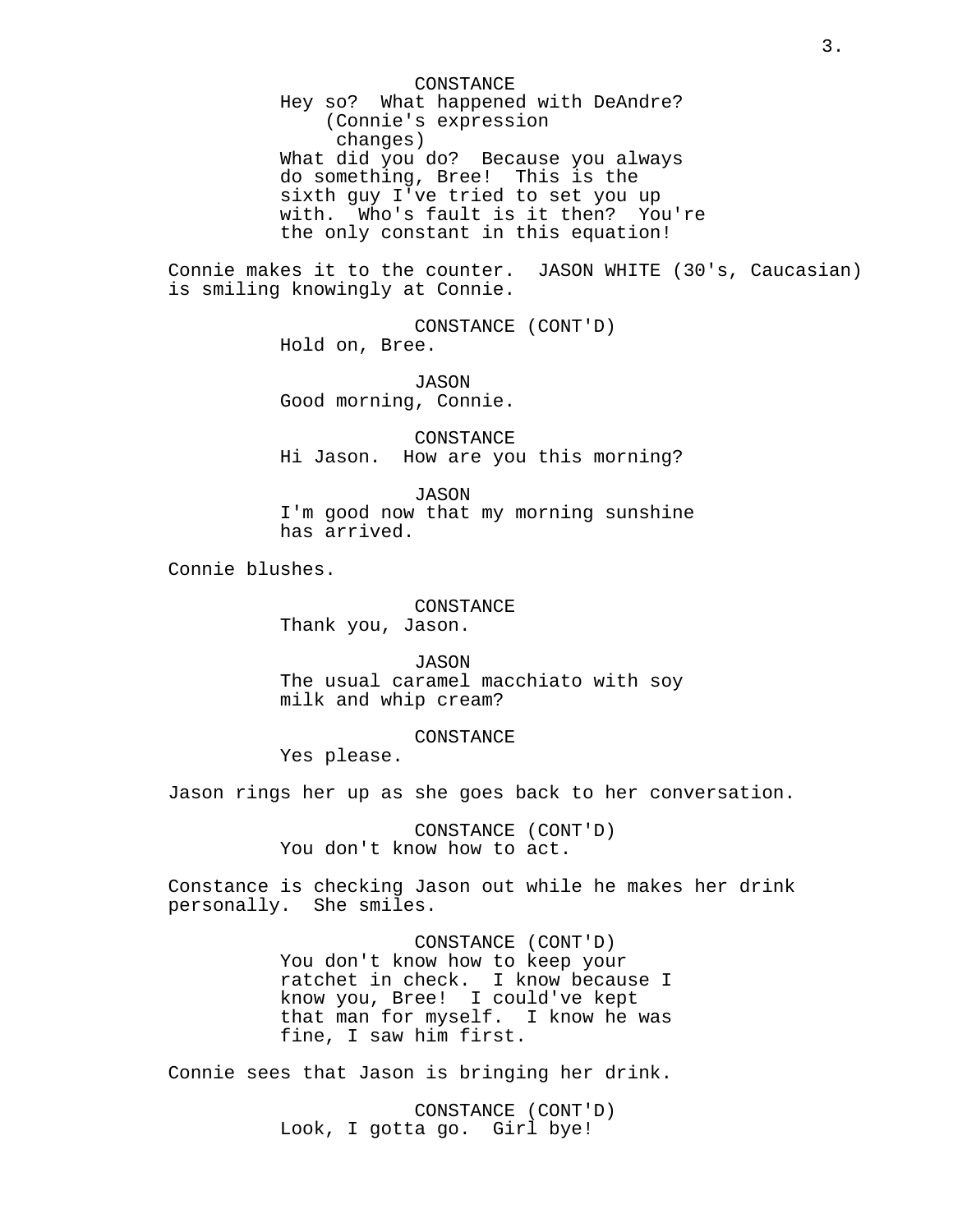She hurriedly hangs up her phone.

JASON Here you go, Connie.

CONSTANCE Thank you, Jason.

JASON Have you thought about what I asked you the other day? You know, going out with me?

CONSTANCE I have but I'm just really slammed at work and...

JASON Look, it's no pressure. Just let me know when you have time. Ok?

#### CONSTANCE

Ok.

He goes back to work as Connie looks him up and down before walking out the door.

## 11 INT. BODIN LOBBY -- MORNING 11

Connie enters the lobby with her tray of drinks walks over to the security counter.

She sets the tray of drinks on the counter. BENTON RAMSEY, a 67 year old African American security guard at the building greets her with a big smile.

> BENTON Hey there, Connie.

CONSTANCE Hey Mr. Ramsey! How are you doing today?

BENTON Oh I can't complain. Looks like you've got a nice little crowd up there.

CONSTANCE

Oh yeah?

BENTON Yeah. Casting another one of them big motion pictures.

Connie swipes her badge.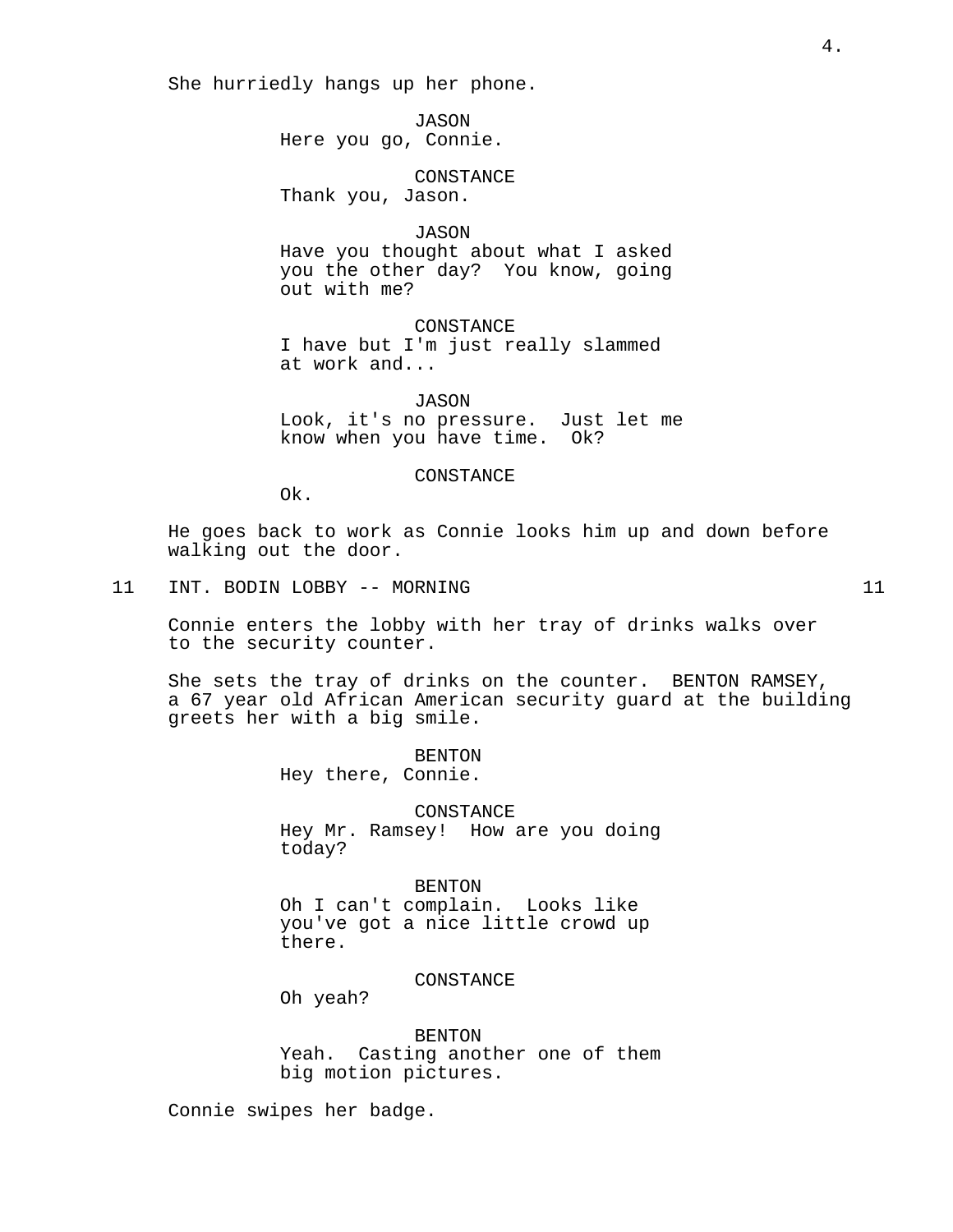CONSTANCE Yeah. You know how it is.

**BENTON** And congratulations on your nomination!!

#### CONSTANCE

Thank you!! Oh, I'm gonna have a little get together at my place after the awards - win or lose. I would love it if you came by.

#### BENTON

You know what? I just might take you up on that since you know I'm only 2 weeks away from retirement!

CONSTANCE Well there are congrats to go around!

BENTON

Yes. 26 years.

#### CONSTANCE

Wow.

BENTON

I only wish Mrs. Ramsey was still alive. We wanted to do a little traveling when we retired.

CONSTANCE

Yeah.

BENTON Hey, but I'm gonna go where ever the good Lord takes me.

CONSTANCE I heard that. See you later.

BENTON

Do your thang!

She rushes onto the already closing elevator.

12 INT. BODIN COMMON AREA -- CONTINUOUS 12

The office is busy with actors readying themselves to audition. Some are in far corners going over lines, performing warm-up exercises & rituals. Others are sitting patiently while still others are sending text messages or some other activity on their smart phones.

As Connie exits the elevator, PAULA ZINGER (24 year old Caucasian) runs up to her.